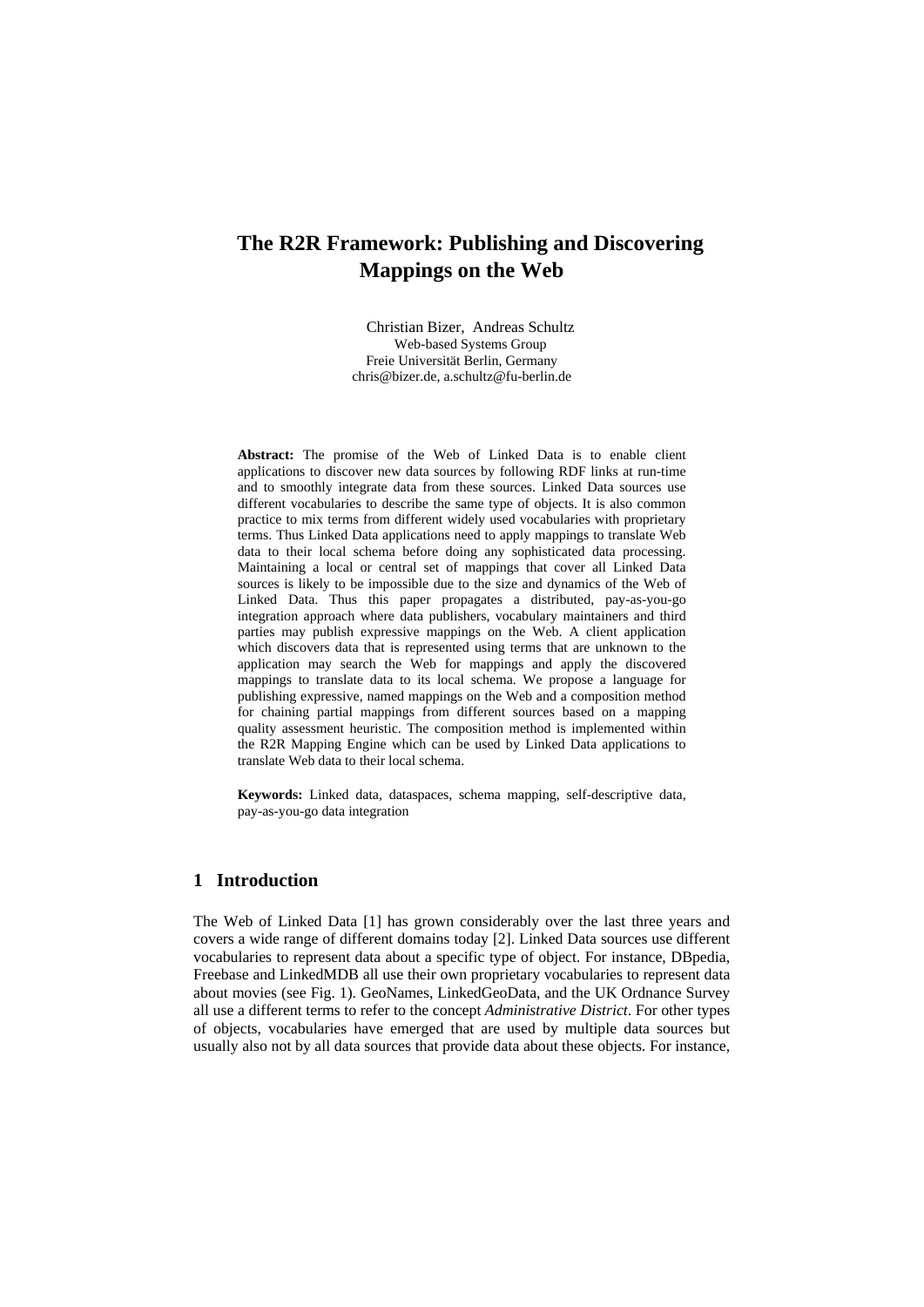$FOAF<sup>1</sup>$  is widely used to represent data about people. As commonly used vocabularies<sup>2</sup> often do not provide all terms that a data source needs to publish its content on the Web of Linked Data, data sources often mix terms from multiple commonly used vocabularies with proprietary terms.

The resulting heterogeneity is a major obstacle to building useful Linked Data applications and thus to realizing the promise of the Web of Linked Data: To enable applications to work on top of a single global dataspace which allows them to discover and integrate new data sources at run-time.

Translating data from a potentially endless set of Linked Data sources to the target vocabulary that is expected by an application requires a large number of mappings. Maintaining a local or central set of mappings that covers all Linked Data sources is likely to be impossible, or at least very costly. Thus this paper propagates a distributed, pay-as-you-go data integration approach: Distributed as we build on data publishers, vocabulary maintainers as well as third parties to publish mappings on the Web; pay-as-you-go [3][5] as Linked Data applications are assumed to display Web Data in a rather un-integrated fashion in the absence of mappings, just as Linked Data browsers like Tabulator or Marbles and Linked Data search engines like Sindice or FalconS do today. As more effort is invested over time into generating and publishing mappings on the Web  $(=$  pay-as-you-go), Linked Data applications can discover these mappings and use them to further integrate Web data in order to be able to deliver more sophisticated functionality.

This paper proposes a language for publishing expressive, named mappings on the Web and a composition method for chaining partial mappings from different sources based on a mapping quality assessment heuristic. The *R2R Mapping Language* is designed to fulfill the following requirements:

- 1. *Vocabulary cherry-picking*: As data sources mix terms from different vocabularies, the mapping language has to support fine-grained, self-contained term mappings which can be flexibly combined.
- 2. *Interlinking and discovery*: Every term mapping must be identified with its own dereferenceable URI in order to enable mappings to be interlinked with RDFS or OWL vocabulary term definitions [7][8] and voiD dataset descriptions [18], and to allow clients applications to discover and retrieve mappings by following RDF links.
- *3. Expressivity:* The language needs to provide for structural transformations in order to overcome differing publishing patterns and for property value transformations, for instance in order to normalize different units of measurement.
- 4. *Dataset-level and vocabulary-level mappings:* Different data sources use different value formats to represent values of the same property. For instance, they provide a distance either in meters or kilometers or names either as *first name family name* or *family name, first name*. Therefore the language must provide for dataset-level mappings as well as for more generic vocabulary-level mappings.

 <sup>1</sup> http://www.foaf-project.org/

<sup>&</sup>lt;sup>2</sup> http://esw.w3.org/TaskForces/CommunityProjects/LinkingOpenData/CommonVocabularies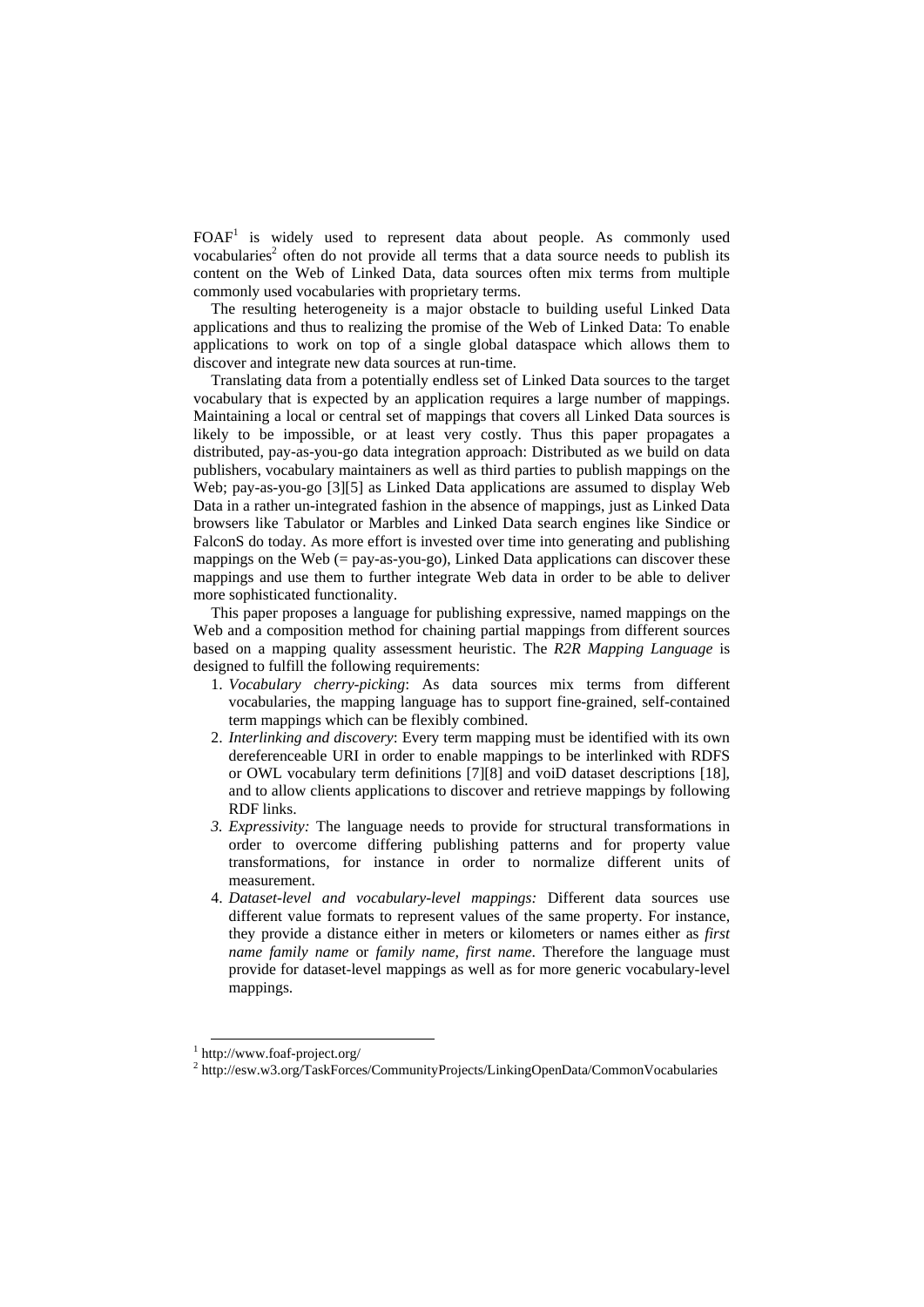The mapping composition method is designed to fulfill the following requirements:

- 1. *Term-level composition*: The composition method should apply a best-effort approach to generate executable transformations based on all mappings that have been discovered so far. If no direct mapping is available for a term, the method should compose mappings into a mapping chain.
- 2. *Mapping quality assessment*: As the quality of the mappings that are published on the Web may vary widely, the method should apply a heuristic to assess the quality of mappings and prefer mappings that are likely to deliver better results.

The paper is structured as follows: Section 2 discusses related work. Section 3 describes the publication of mappings on the Web using the *R2R Mapping Language*. Section 4 describes how applications can use the mappings to translate Web data to a target vocabulary. Section 5 presents the evaluation of *R2R Mapping Language*.

### **2. Related Work**

There is a large body of related work on ontology alignment in the knowledge representation community [20][11] as well as a large body of related work on schema matching in the database community [21]. Both communities have also developed formalisms to represent correspondences in the form of mappings. For this paper, we consider the task of generating correspondences out of scope and focus solely on publishing existing correspondences on the Web and on discovering and combining mappings from different sources.

For publishing mappings on the Web, the RDF Schema [7], OWL [8], and SKOS [9] recommendations provide the terms *rdfs:subClassOf / rdfs:subPropertyOf*, *owl:equivalentClass / owl:equivalentProperty,* as well as the SKOS mapping properties. These constructs can be used to represent simple term correspondences. But they are not expressive enough to represent more complex correspondences which involve structural transformations or property value transformations like normalizing different units of measurement. They are thus not sufficient to achieve deeper integration. More expressive mapping languages for RDF data have been developed by Euzenat [19] and Haslhofer [22]. These languages provide a high expressivity but do not provide for interlinking mappings with other Web resources. Thus, they do not allow applications to discover mappings in a follow-your-nose fashion [13] as the R2R Framework does.

This paper builds on the dataspace paradigm that is being developed within the database community [3]. We adopt a pay-as-you-go data integration approach [3][5], as for Web-scale data integration it does not make sense to apply a schema-first integration approach which relies on a unifying schema to be modeled over all data sources before the dataspace can be used. Thus we consider a step-by-step integration approach, which decreases heterogeneity over time, as more likely to succeed [5]. Existing pay-as-you-go data integration systems [4], like PayGo, iMeMex or SEMEX, assume that a single authority controls a dataspace and that this authority also administrates the mappings that are used to incrementally decrease heterogeneity. In contrast, by building on mappings that are published and interlinked on the Web,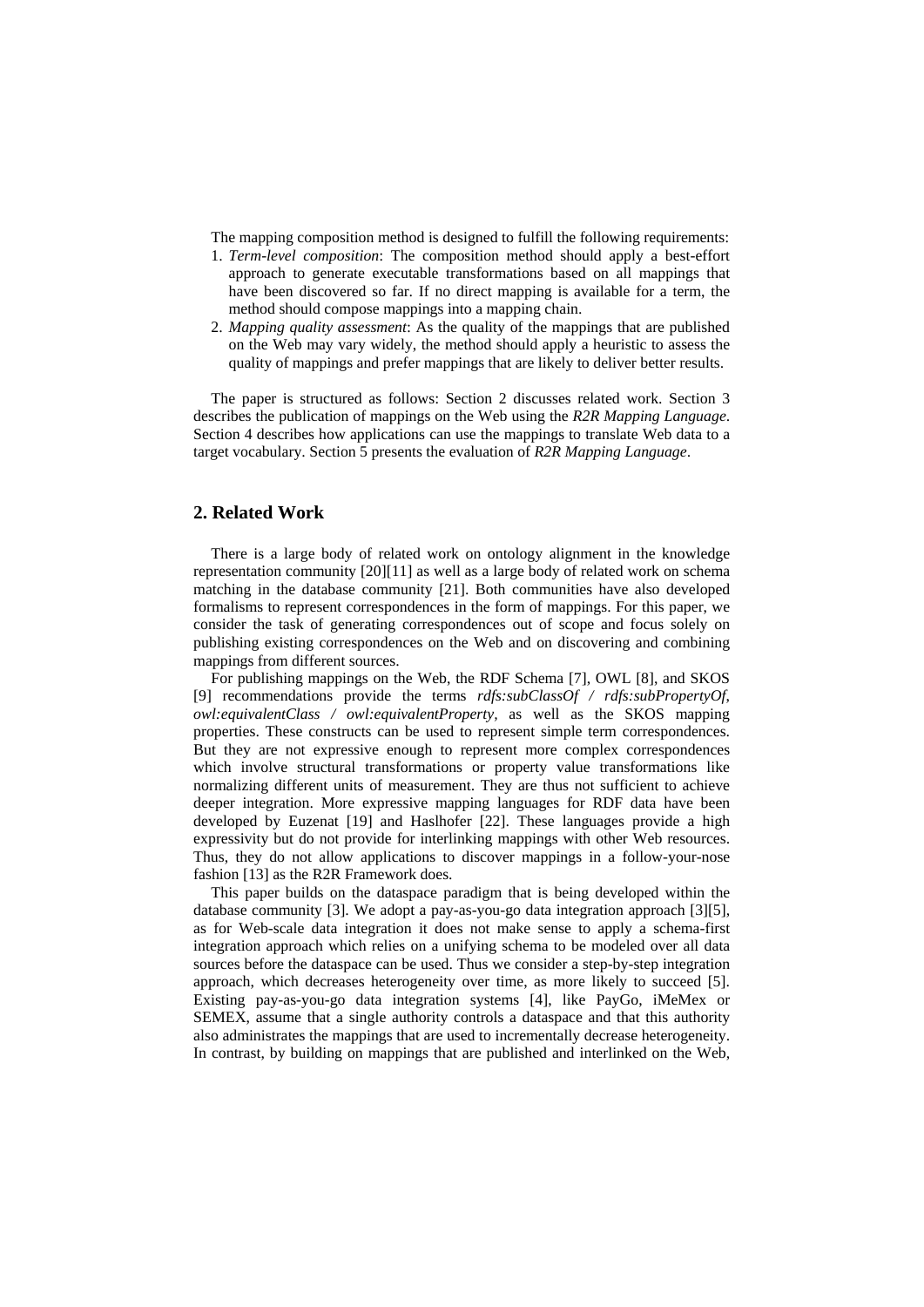we propagate a distributed, community-based approach to mapping provision. A dataspace system that builds on similarly fine-grained term mappings as the approach presented in the paper is iTrails [11]. In contrast to our work which uses mappings for data translation, iTrails uses mappings (hints) for query expansion.

### **3. Publishing Mappings on the Web**

This chapter introduces the *R2R Mapping Language* and explains how mappings are interlinked with RDFS [7] and OWL [8] vocabulary term definitions as well as with voiD dataset descriptions [18]. The mapping language is explained along the use case of integrating data about movies from DBpedia, Freebase and LinkedMDB. Figure 1 shows a subset of the data provided by these sources for the movie *The Shining*. Figure 2 contains two R2R mappings which are published as Linked Data by DBpedia and which map the *linkedmdb:director* property to the *dbpedia-owl:director* property and the *freebase:runtime* property to the *dbpedia-owl:runtime* property. Figure 3 contains a mapping between the terms *dbpedia-owl:Person* and *foaf:Person* and a mapping between the *linkedmdb:runtime* property and the *freebase:runtime* property. The mappings are assumed to be published on the Web by a third party.

```
01: # Data from LinkedMDB
02: <http://data.linkedmdb.org/resource/film/2014> rdf:type movie:film ;
03: linkedmdb:director<br>04: <http://data.linkedmdb.org/resource/director/8476>;
05: linkedmdb:runtime "146" . 
06: 
07: # Data from DBpedia
08: <http://dbpedia.org/resource/The_Shining_%28film%29> a dbpedia:Film 09: dbpedia-owl:director dbpedia:Stanley Kubrick :
09: dbpedia-owl:director dbpedia:Stanley Kubrick ;
10: dbpedia-owl:runtime "8760.000000"^^xsd:double . 
11: 
12: # Data from Freebase
13: <rdf.freebase.com/ns/guid.9202a8c04000641f800000000046c3da> 
14: freebase:film.film.directed_by freebase:en.stanley_kubrick ;<br>15: freebase:film_film_runtime_freebase:m.0k6ftd .
      freebase:film.film.runtime freebase:m.0k6ftd .
16: freebase::m.0k6ftd 
17: freebase:film.film_cut.runtime "146.0"^^xsd:float .
```
**Fig. 1:** Data about the movie The Shining published by LinkedMDB, DBpedia and Freebase (namespace declarations are omitted).

#### **3.1. Representing Correspondences**

There are two W3C standards that can be employed as the basis for designing a language for publishing fine grained term correspondences on the Web: The SPARQL query language [14] and the Rules Interchange Format (RIF) [15]. We have chosen to base the R2R Mapping Language on SPARQL because many developers are already familiar with using SPARQL CONSTRUCT queries to express data transformations and as there are several performant SPARQL stores [16] that are known to scale to the multi-billion triples use cases that arise from the Web of Linked Data. In the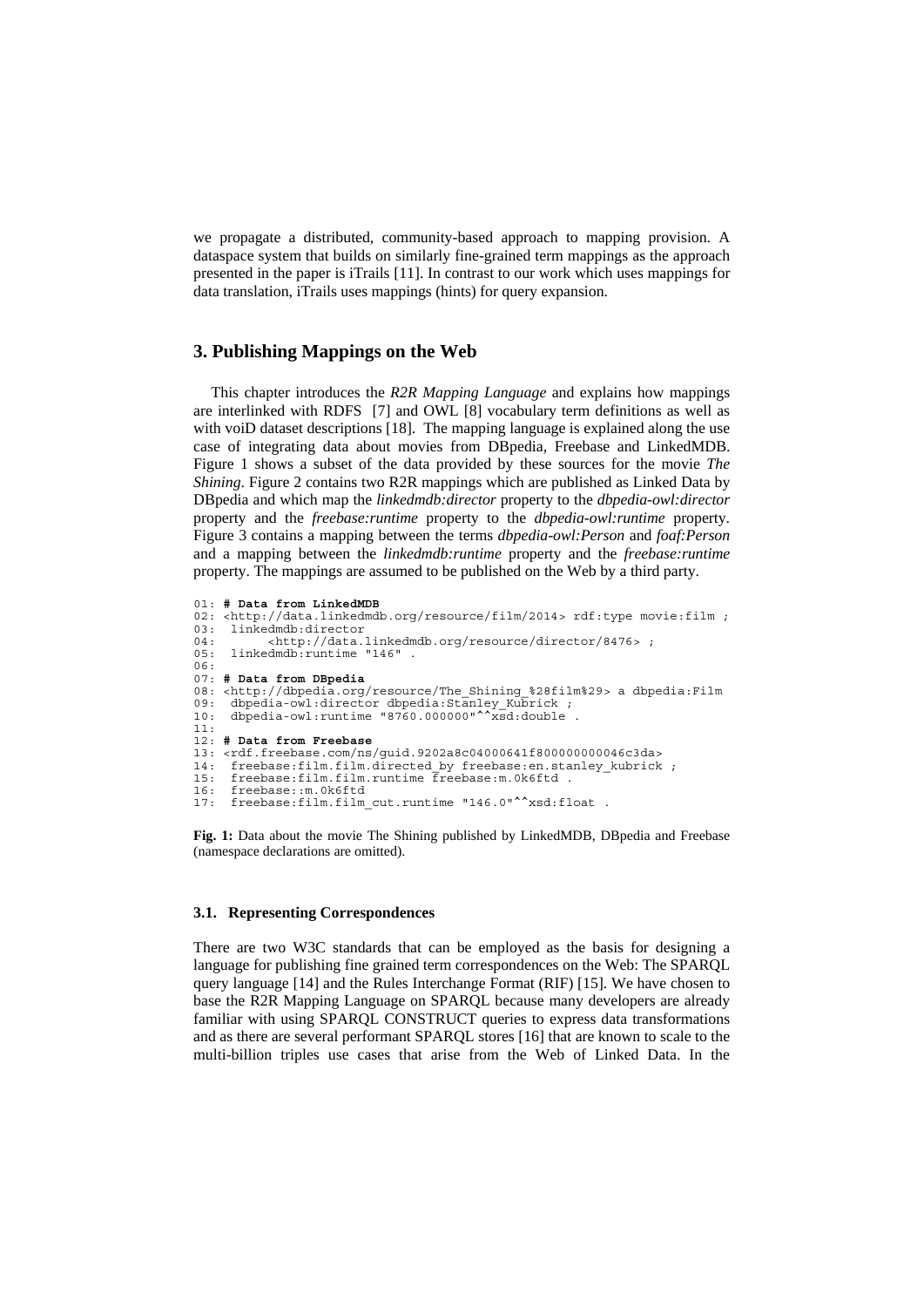following we will give an overview of the *R2R Mapping Language*. The complete specification of the language is found on the R2R website<sup>3</sup>.

```
01: <http://mappings.dbpedia.org/r2r/LinkedMDBDirectorToDirector> 
02: rdf:type r2r:Mapping ;
03: r2r:prefixDefinitions "dbpedia-owl: <http://dbpedia.org/ontology/>. 
04: lmdb: <http://data.linkedmdb.org/resource/movie/>" ;<br>04: lmdb: <http://data.linkedmdb.org/resource/movie/>" ;<br>05: r2r:sourcePattern "?SIBJ Imdb:director ?director" :
05: r2r:sourcePattern "?SUBJ lmdb:director ?director" ; 
06: r2r:targetPattern "?SUBJ dbpedia-owl:director ?director" ; 
07: dc:creator www4:is-group/resource/persons/Person4;<br>08: dc:date "2010-06-23"^^xsd:date .
09: 
10: <http://mappings.dbpedia.org/r2r/FreebaseFilmRuntimeToRuntime><br>11: rdf:tvpe r2r:Mapping :
11: rdf:type r2r:Mapping ; 
12: r2r:prefixDefinitions "dbpedia-owl: <http://dbpedia.org/ontology/> 
13: . fb: <http://rdf.freebase.com/ns/>" ; 
14: r2r:sourcePattern "?SUBJ fb:film.film.runtime ?ro . 
15: ?ro fb:film.film_cut.runtime ?runtimeInMinutes" ;<br>16: r2r:targetPattern "?SUBJ_dbpedia-owl:runtime
16: r2r:targetPattern "?SUBJ dbpedia-owl:runtime 
17: ?'runtimeInSeconds'^^xsd:double" ; 
18: r2r:transformation "?runtimeInSeconds = ?runtimeInMinutes * 60" ; 
19: r2r:sourceDataset <http://mappings.dbpedia.org/r2r/freebaseVOID> ; 
20: r2r:targetDataset <http://dbpedia.org/DBpediaVOID> ; 
21: dc:creator www4:is-group/resource/persons/Person4; 
22: dc:date "2010-06-23"^^xsd:date. 
23: 
24: <http://dbpedia.org/ontology/runtime> r2r:hasMapping 
        25: <http://mappings.dbpedia.org/r2r/FreebaseFilmRuntimeToRuntime>
```
**Fig. 2:** Two R2R mappings which are published by the DBpedia project as Linked Data.

The R2R mapping language is designed for publishing mappings as Linked Data on the Web. Thus mappings are represented as RDF and each mapping is assigned its own dereferenceable URI. Similar to the SPARQL query language, the R2R mapping language operates on RDF level and does not rely on any further assumptions about the semantics of Web data. The main construct of the R2R mapping language are *r2r:Mapping*s*.* A *r2r:Mapping* is a self-contained unit that represents a correspondence between terms in two vocabularies. Similar to a SPARQL CONSTRUCT clause, a *r2r:Mapping* has a *r2r:sourcePattern* and a *r2r:targetPattern*.

The source pattern is matched against Web data and binds values to a set of variables. The source pattern may consist of all expressions that are allowed inside a SPARQL WHERE clause with two restrictions: (i) variables are not allowed in the predicate position of a triple pattern; (ii) a special variable ?SUBJ must be used to identify the subject URI of the resource being mapped. This variable is later used to combine triple patterns from different mappings.

The target pattern is used to produce triples in the target vocabulary. The target pattern may consist of multiple triples patterns of the form *VarOrIRIref IRIref VarOrIRIrefOrModifier.* As syntactic shorthand, the target patterns may also use property paths of the form *VarOrIRIref (IRIref VarOrIRIref)+ IRIref VarOrIRIrefOrLiteral OrModifier.* Lines 5 and 6 within Figure 2 contain a source and a target pattern which defines how *lmdb:director* triples are translated into *dbpedia-*

 <sup>3</sup> http://www4.wiwiss.fu-berlin.de/bizer/r2r/spec/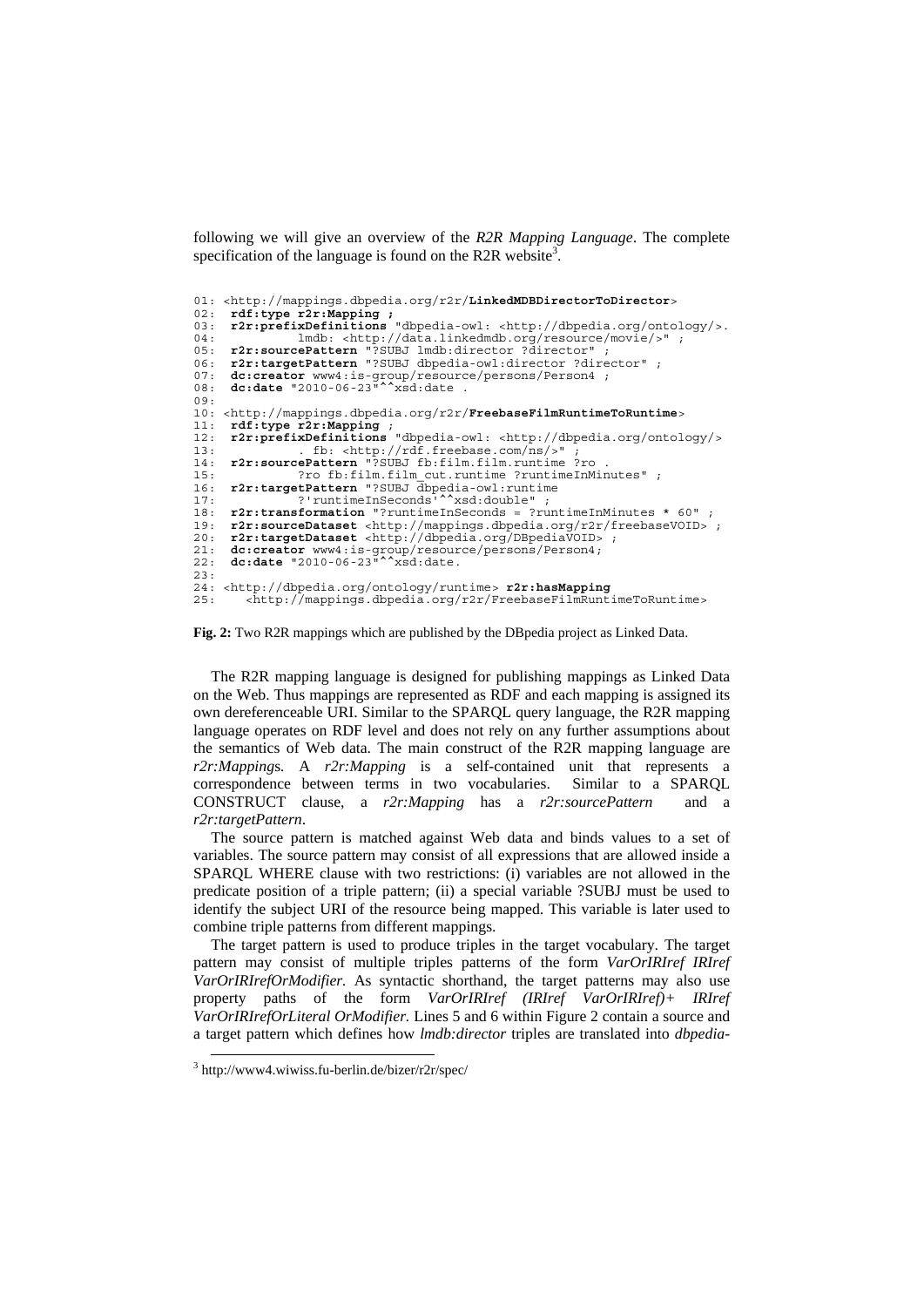*owl:director* triples. Lines 16 and 17 in Fig. 3 contain a path expression that generates triples according to the Freebase publishing pattern.

```
01: <http://thirdparty.org/mappingDbpediaPersonToFoafPerson> 
02: rdf:type r2r:Mapping ; 
03: r2r:prefixDefinitions "dbpedia-owl: <http://dbpedia.org/ontology/>. 
04: foaf: <http://xmlns.com/foaf/0.1/>" ;<br>05: r2r:sourcePattern "?SUBJ rdf:type dbpedia-owl:
05: r2r:sourcePattern "?SUBJ rdf:type dbpedia-owl:Person" ; 
06: r2r:targetPattern "?SUBJ rdf:type foaf:Person" ; 
07: dc:creator <http://thirdparty.org/andreas> ; 
08: dc:date "2010-06-11"^^xsd:date .
09: 
10: <http://thirdparty.org/mappingRuntimeLinkedmdbToFreebase> 
11: rdf:type r2r:Mapping ; 
12: r2r:prefixDefinitions<br>13: "movie: <http://dat
          "movie: <http://data.linkedmdb.org/resource/movie/> .<br>fb: <http://rdf.freebase.com/ns/>" ;
14: fb: <http://rdf.freebase.com/ns/>" ; 
15: r2r:sourcePattern "?SUBJ movie:runtime ?runtime" ; 
16: r2r:targetPattern "?SUBJ fb:film.film.runtime ?generatedURI 
17: fb:film.film_cut.runtime ?'runtime'^^xsd:float" ; 
18: r2r:transformation "?generatedURI = concat(?SUBJ, 'Runtime')" ; 
19: r2r:sourceDataset <http://mappings.dbpedia.org/r2r/linkedmdbVOID> ; 
20: r2r:targetDataset <http://mappings.dbpedia.org/r2r/freebaseVOID> ; 
21: dc:creator <http://thirdparty.org/andreas> ; 
22: dc:date "2010-06-11"^^xsd:date .
```


*r2r:Mappings* may contain *r2r:transformation* clauses. Transformations define how variable bindings are transformed before being inserted into the target pattern. Line 18 within Figure 2 contains a transformation which calculates the *?runtimeInSeconds* from the *?runtimeInMinutes.* A *r2r:transformation* always consists of a result variable followed by the equals sign and a transformation definition represented by nest-able functions. The R2R mapping language provides a set of common string functions, such as concat() or split(), arithmetic functions, as well as list functions. Line 18 within Figure 3 shows a transformation which concatenates 'Runtime' to the subject URI in order to generate a URI for the new intermediate resource that is generated by the target pattern in Line 16. In addition to transformation functions, which only modify the lexical value of a variable binding, R2R also offers modifiers that can be used to modify further aspects of the binding. There are modifiers for assigning data types and language tags and for converting a literal into a URI reference using a pattern. Line 17 within Figure 2 shows how a data type modifier is used to assign *xsd:double* to the runtime in seconds. The modifier is expressed by using single quotes around the variable name preceding the data type definition.

### **3.2. Interlinking Mappings with Vocabulary Terms and Dataset Descriptions**

In order to enable Linked Data applications to discover mappings on the Web of Linked Data, R2R mappings are interlinked with RDFS or OWL term definitions that are published according to the best-practices provided by Berrueta and Phipps in [10]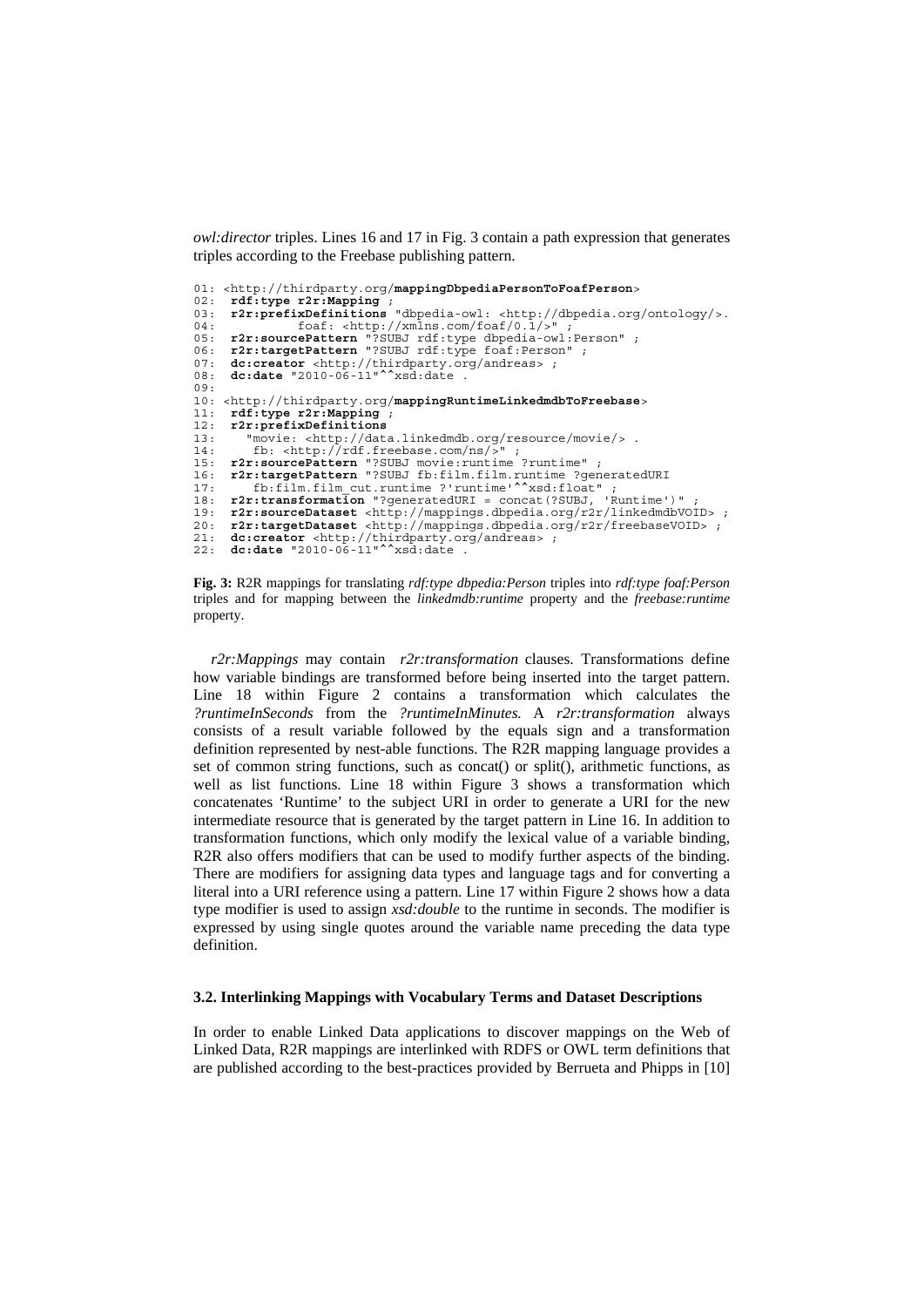as well as with voiD dataset descriptions [18]. The R2R mapping language defines the link type *r2r:hasMapping* to interlink mappings with RDFS or OWL term definitions and voiD dataset descriptions. Lines 24 and 25 contain a *r2r:hasMapping* link pointing from the vocabulary term *dbpedia-owl:runtime* to the *FreebaseFilm RuntimeToRuntime* mapping*.* Linked Data applications that dereference the vocabulary term *dbpedia-owl:runtime* receive this link together with the definition of the term and can follow it to discover the mapping.

As different data sources use different value formats to represent values of the same RDF property, the R2R Mapping Language distinguishes between *vocabularylevel mappings* and *dataset-level mappings*. Vocabulary-level mappings are usually more generic and might be applied to transform data from and to all data sources that use a specific vocabulary term. Dataset-level mappings specify how data should be translated between two specific data sources. They usually define more detailed transformations to overcome property value heterogeneity, for instance by normalizing different units of measurement or by adding language tags or data types to property values.

If a mapping applies property value transformations or structural transformations that only make sense on specific input data, the mapping publisher can restrict the scope of the mapping to be used only with input data that conforms to the publishing pattern of a specific data source by adding a *r2r:sourceDataset* triple to the mapping pointing at the voiD dataset description of the data source. For instance, a data source might provide people's names in the form *last name, first name* and exactly such input is required by a mapping which splits the name property into a *firstname* and *lastname* property. Thus the publisher restricts the scope of the mapping to data having the same form as data from this data source. Similarly, if a mapping applies value transformations or structural transformations to produce data according to the publishing pattern of a specific data source, the mapping publisher can annotate the mapping to produce specific output by interlinking it with the voiD description of the target dataset using the *r2r:targetDataset* link type*.* Line 19 in Figure 2 uses the *r2r:sourceDataset* property to restrict the mapping to be applied to data that is represented according to the Freebase publishing pattern. Line 20 annotates the mapping to produce values according to the DBpedia publishing pattern, meaning that the runtime is represented in seconds and that the literal has the datatype *xsd:double*.

In addition to interlinking mappings, the publishers of mappings should also provide metadata about the mappings in order to give Linked Data applications hints for assessing the quality of published mappings. Lines 7 and 8 in Figure 2 contain such meta information in the form of a *dc:creator* link to data about the publisher of the mapping and a *dc:date* triple declaring the creation date of the mapping.

# **4. Using the R2R Framework**

We have implemented a *R2R Mapping Engine* that can be used within applications that consume Linked Data from the Web to translate Web data to an applicationspecific target schema. The *R2R Mapping Engine* is written in Java and can be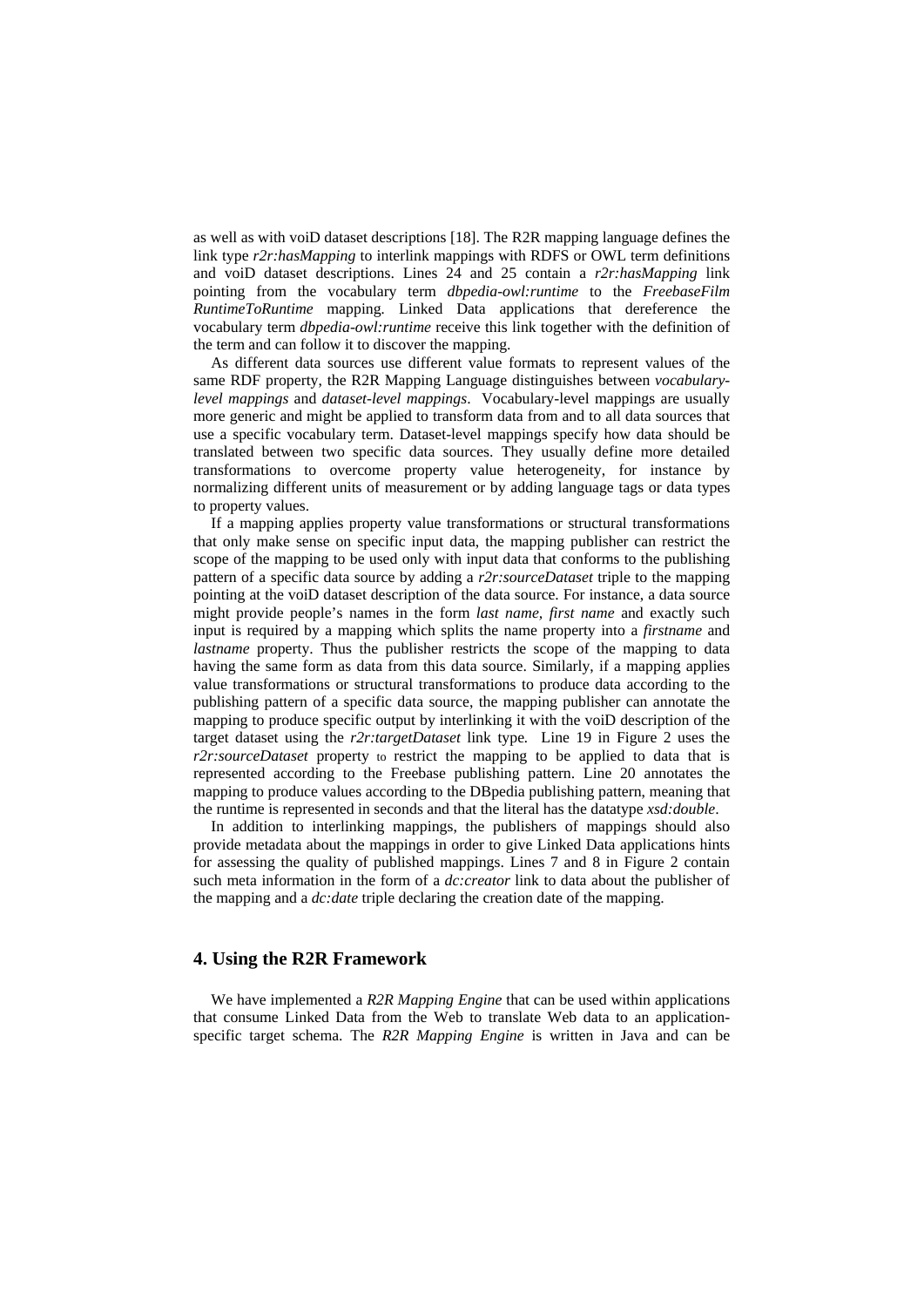downloaded from the R2R website<sup>4</sup> under the terms of the Apache license. This chapter describes how the *R2R Mapping Engine* is used within Linked Data applications.

### **4.1. Architecture**

Figure 4 gives an overview of the architecture of a Linked Data application that uses R2R mappings to translate Web data to the applications-specific target schema. The architecture consists of a *Web Data Access Module* which retrieves RDF data from the Web by following RDF links. The data access module can for instance be realized using ldSpider<sup>5</sup>. The access module stores Web data in a *Temporal Store*. The data is represented as a set of Named Graphs where all data from one data source is contained in its own Named Graph. These graphs are called dataset graphs  $(DSG_n)$  in the proceeding. The URI of the corresponding voiD description is attached to each  $DSG_n$ .



**Fig. 4:** Architecture of a Linked Data application that employs R2R mappings to translate Web data to its local target schema.

R2R mappings that are discovered on the Web are stored in a *Mapping Repository*. In addition to discovering mappings by following RDF links, the *Web Data Access Module* also queries the Semantic Web Search engines Sindice and FalconS for further R2R mappings. This ensures that third party mappings are also discovered. The application provides the *R2R Mapping Engine* with a description of the target vocabulary. The description consists of a simple set of URIs identifying the terms (properties as well as classes) of the target vocabulary. This set will be called target vocabulary terms (*TVT)* in the proceeding. The mapping engine translates the data from the temporal store into the target vocabulary and stores the resulting triples in the target repository. Afterwards, it deletes the data in the temporal store. The application can now issue queries using the target vocabulary against the target repository.

 <sup>4</sup> http://www4.wiwiss.fu-berlin.de/bizer/r2r/

<sup>5</sup> http://code.google.com/p/ldspider/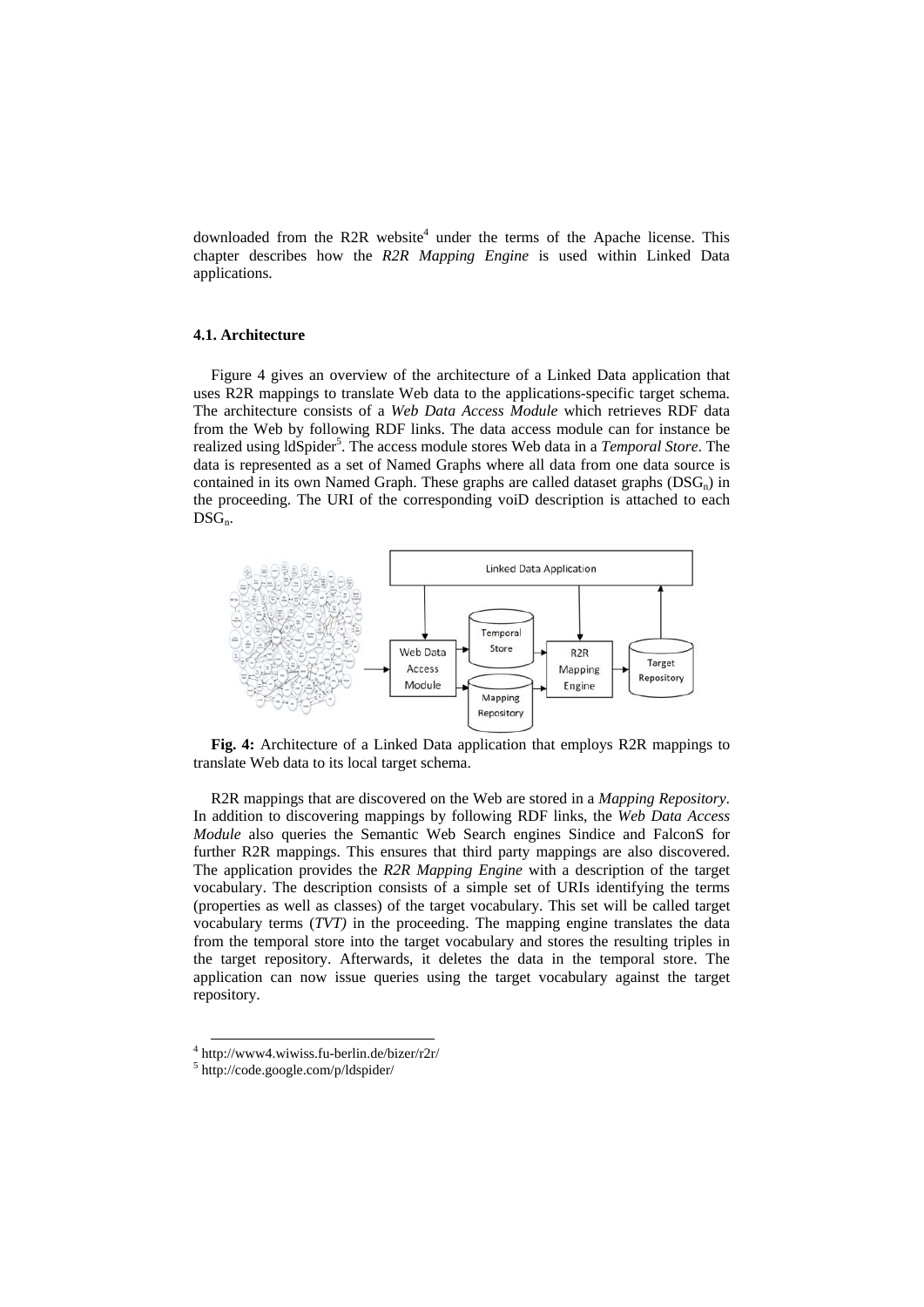#### **4.2. Overview of the Data Translation Process**

The *R2R Mapping Engine* applies a mapping composition method for selecting and chaining partial mappings from different sources based on a mapping quality assessment heuristic. The mapping chains that are most likely to produce high-quality output data are then employed to translate data to the target vocabulary. The complete mapping composition and data translation process is described in [16]. In the following, we give a brief overview of the process:

- 1. For each  $DSG_n$ , the engine determines the set of vocabulary terms  $(SVT_n)$  that are used within the graph.
- 2. For each term  $TVT$ <sub>n</sub> in  $TVT$  and each  $DSG_p$ , the engine builds a mapping search graph which contains the mappings that can be chained to connect  $TVT_n$ to term in  $SVT_n$ .
- 3. The engine constructs the mapping chain  $MC_{TVTnDSGn}$  from the search graph which is most likely to produce high quality translations based on the mapping quality assessment heuristics described below.
- 4. The engine executes each mapping chain and writes the resulting triples into the target repository.

The quality of any content that is published on the Web is uncertain due to the open nature of the Web [23]. In the Linked Data context uncertainty applies to instance data, links between data sources as well as to mappings. Thus before mappings should be used, a Linked Data application needs to assess their quality and decide whether it wants to trust discovered mappings. The mapping quality assessment heuristic used by the R2R Mapping Engine is based on the following assumptions:

- 1. As we expect the quality of vocabulary-level mappings provided by vocabulary maintainers themselves to be higher than the quality of mappings provided by third parties, the engine prefers mappings which are published in the same domain as the vocabulary itself.
- 2. As we expect the quality of dataset-level mappings provided by data publishers to be higher than the quality of mappings provided by third parties, the engine prefers mappings which are published in the same domain as the target dataset, afterwards it considers mappings published in the same domain as the source dataset, and then mapping published in any domain.
- 3. Because every mapping is a potential source of failure, we expect the quality of data translations to decrease with the length of the mapping chains. The mapping engine therefore prefers short mapping chains wherever possible.

The details on how these heuristics are applied within the mapping quality assessment function used by the R2R Mapping Engine are described in [16].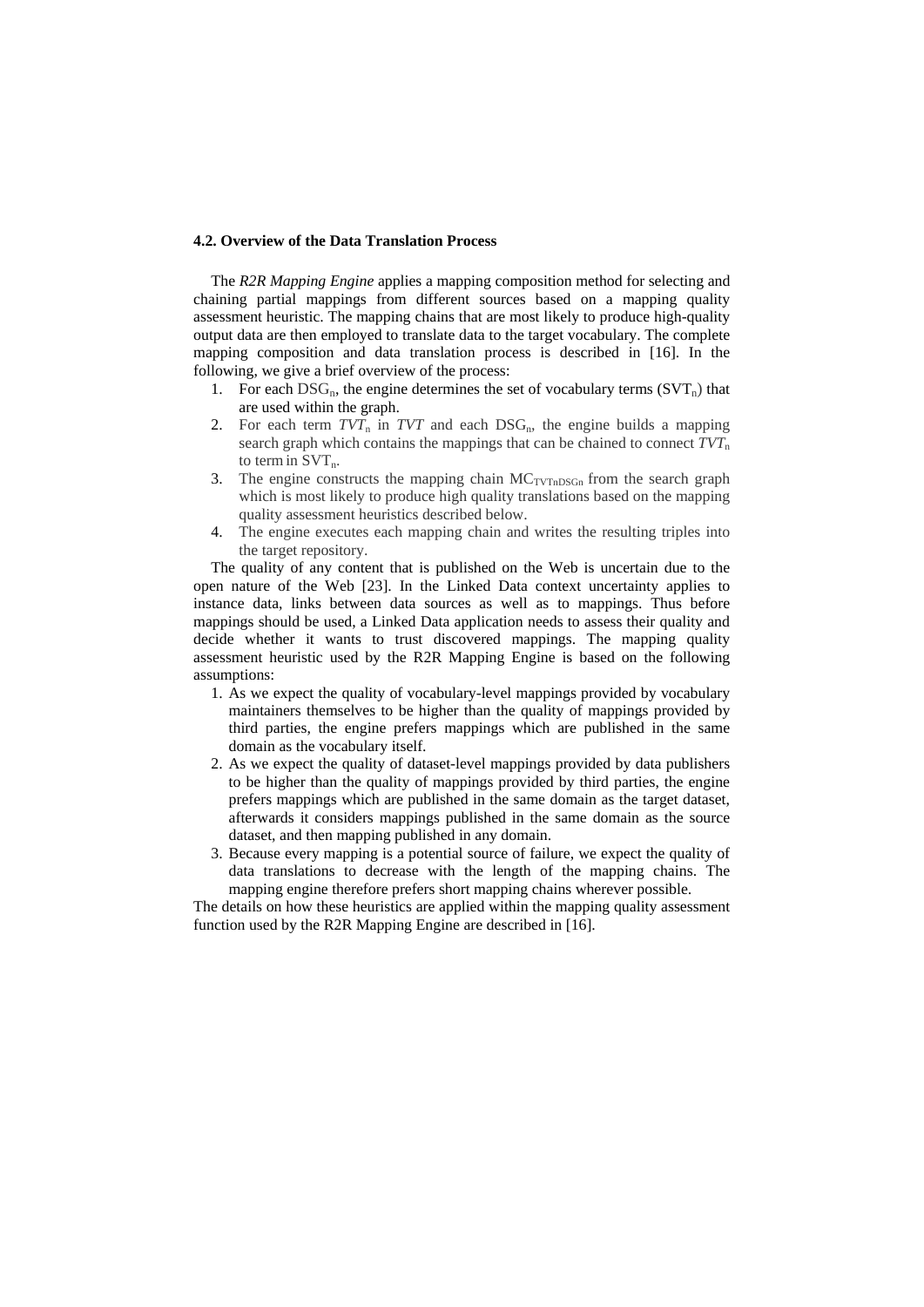## **5. Evaluation**

We have tested the expressivity of the R2R Mapping Language by formulating mappings between DBpedia and 11 data sources that are interlinked with DBpedia<sup>6</sup>. The mappings are published as Linked Data on the Web. In addition all mappings can be downloaded as a single file from http://mappings.dbpedia.org/r2r/DBpediaToX.n3. Table 1 gives an overview of the R2R features that were used to formulate the mappings. The abbreviations in the table headings refer to the following R2R features that were required for formulating the mappings: *URI replace* = Simple translation by replacing URIs of the source vocabulary with URIs of the target vocabulary; *Struct trans 1:1* = Structural transformation of the RDF graph describing an instance; *Struct trans 1:n* = Structural transformation where one value in the source dataset results in the creation of multiple values in the target dataset or vice versa; *Val trans* = Literal value transformation for instance using a string function; *UoM trans* = Unit of measurement normalization; *DT mod* = Data type modifier applied to literal value; *LG mod* = Language modifier applied to literal value; L2U mod = Modifier applied to create a URI from a literal value.

| Class: Data sources           | URI          | Struc | Struc | Val   | UoM   | DT  | LG  | L2U |
|-------------------------------|--------------|-------|-------|-------|-------|-----|-----|-----|
|                               | repl-        | trans | trans | trans | trans | mod | mod | mod |
|                               | ace          | 1:1   | l:n   |       |       |     |     |     |
| Place: GeoNames / DB pedia    | X            |       |       |       |       | X   |     |     |
| Artist: MusicBrainz / DBpedia | X            | X     |       |       |       |     |     |     |
| Place: NYT / DBpedia          | X            |       |       |       |       |     |     |     |
| Country: Factbook / DBpedia   | $\mathbf{x}$ | X     | X     |       | X     | X   |     |     |
| Book: BookMashup / DBpedia    | $\mathbf{x}$ | X     |       | X     |       | X   | X   | X   |
| Author: Gutenberg / DB pedia  | X            | X     | X     | X     |       |     | X   |     |
| County: US Census / DBpedia   | $\mathbf{x}$ |       |       | X     |       | X   |     |     |
| Organiza.: Dailymed /DBpedia  | $\mathbf{x}$ |       |       |       |       |     |     |     |
| Film: Linkedmdb / DBpedia     | X            | X     |       |       | X     | X   |     |     |
| Drug: Drugbank / DB pedia     | X            | X     | X     | X     |       | X   | X   | X   |
| Film : Freebase / DB pedia    | $\mathbf{x}$ | X     |       | X     | X     | X   |     |     |
| Musician: Freebase / DB pedia | X            | X     |       | X     | X     | X   |     |     |

**Table 1:** Overview of the R2R features that were required to formulate mappings between DBpedia and datasets that are interlinked with DBpedia.

The R2R Mapping Language proved to be expressive enough in this experiment to represent all mappings that were required to translate data between the representations used by the sources. The experiment also showed that far more expressivity is required to properly translate data to a target schema than currently provided by standard terms such as owl*:equivalentClass / owl:equivalentProperty* [8] or *rdfs:subClassOf / rdfs:subPropertyOf* [7].

 <sup>6</sup> http://wiki.dbpedia.org/Interlinking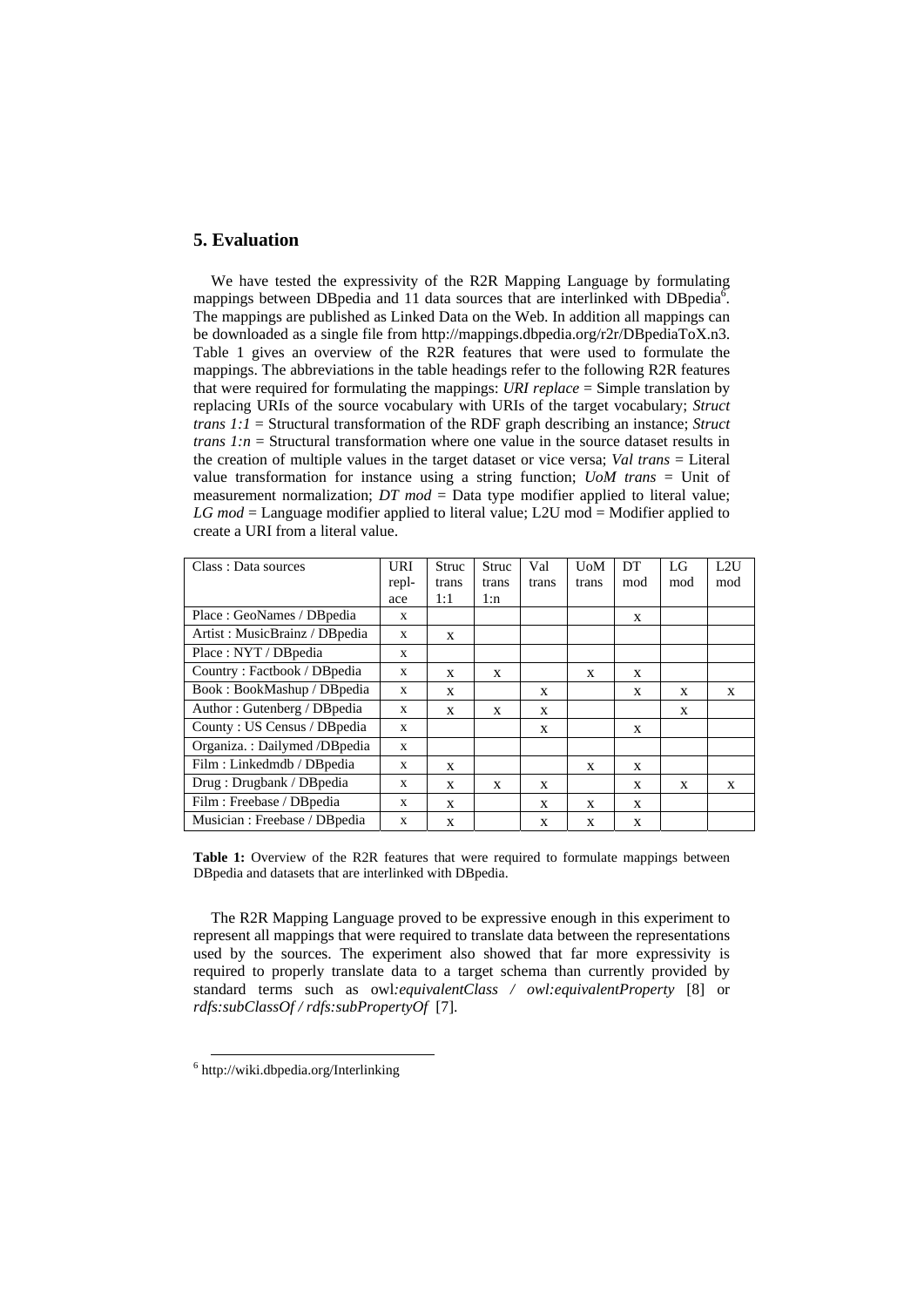# **6. Conclusion**

A key difference that distinguishes Linked Data technologies from other approaches to sharing data on the Web, like Web 2.0 APIs, is that the Linked Data principles enable data to be published in a self-descriptive manner [13] and thus ease the integration of data from different sources. An important aspect of selfdescriptiveness is the reuse of terms from common vocabularies that are made accessible on the Web via dereferenceable URIs and thus allow client applications to retrieve term definitions [10].

But as common vocabularies often do not cover all aspects of published data and as choosing terms from common vocabularies increases the effort involved in Linked Data publication, we experience that a lot of data on the Web is represented using proprietary terms.

This paper takes the self-descriptiveness [13] of Web data a step further by proposing a framework to enable data publishers, vocabulary maintainers and third parties to publish fine-grained vocabulary mappings on the Web and to interlink these mappings with other web resources so that they can be discovered by client applications in a follow-your-nose fashion.

This approach decomposes the Web-scale data integration problem along two dimensions: Time and effort allocation. Data integration can be realized in a pay-asyou-go fashion over time, meaning that data providers can follow Tim Berners-Lee's *raw data now* practice and start publishing Linked Data using any vocabulary. Later, they (or third parties) can invest effort into reusing terms from common vocabularies and/or invest effort into creating mappings which tie the data to related data sources. This lowers the entry barrier for publishing Linked Data to a large extent. For applications, this means that they can initially provide only basic services on top of very large dataspace. As more mappings become available in the dataspace, larger parts of the dataspace can be integrated more deeply, and the quality of the provided services can be increased accordingly. The second dimension is effort allocation. In classic data integration settings as well as within the context of Web 2.0 mashups, the data integration effort is solely shouldered by the data consumer. By publishing mappings on the Web, data publishers and third parties - like industry consortia - may provide integration hints [12]. This enables the data integration effort to be split between data publishers, third parties and the data consumer.

As the amount of instance data on the Web of Linked Data is growing rapidly and as more and more data providers start setting RDF links between instances, we think that it is time for the Linked Data research community to focus its attention on overcoming the vocabulary-level heterogeneity which we observe on the Web of Linked Data. We see the R2R Framework as a first step into this direction and hope that the R2R Framework will interest further groups to work on solutions for integrating Web data based on mappings that are published by various parties on the Web of Linked Data and which are thus inherently of uncertain quality [24].